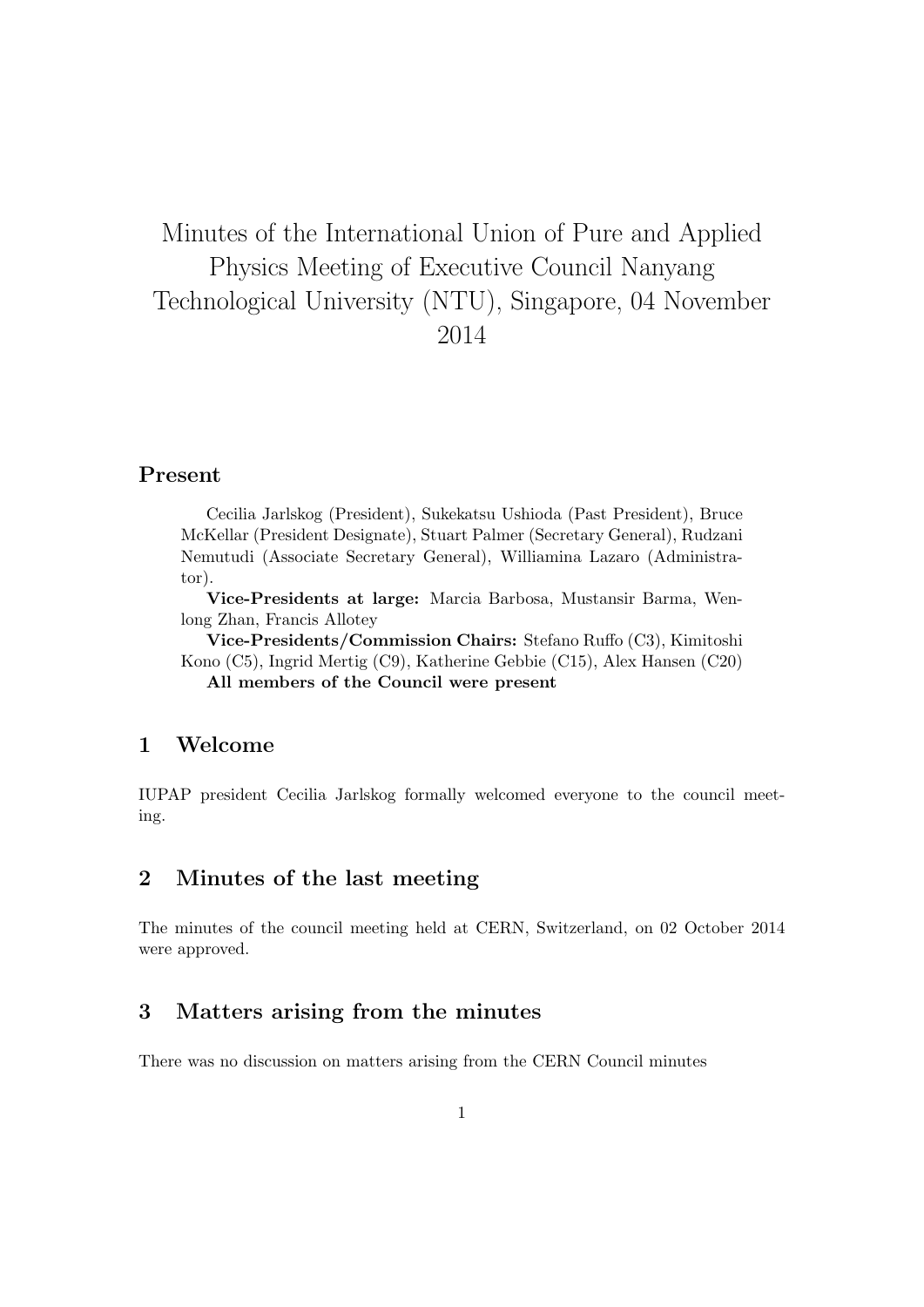### 4 Remarks by the President

IUPAP president Cecilia Jarlskog mentioned that she was satisfied that most decisions and recommendations of the preceding C&CC meeting were unanimously agreed, including the name changes of C4 and C7, both of which would also be tabled with other resolutions for final arbitration by the imminent 28th General Assembly.

She remarked that although the Energy Working Group is now established, the perennial question that remains for the IUPAP is to establish what it is that we can do different from a myriad of organizations focussing on Energy issues.

Marcia commented that the recently established Energy Working Group, and all other IUPAP working groups should be encouraged to establish durable networking links with credible scientific bodies that could lend support to our programs and projects for the benefit of the physics community.

Katherine suggested that the Energy Working Group could also create and place on the website a list of various credible energy reports that people could read, through a weblink that directs the reader to the organizational website where the reports originate.

### 5 Transfer of IUPAP Administrative Offices to Singapore

Council endorsed the transfer of IUPAP Administrative Offices from the IOP in London to the Institute of Advanced Studies in Singapore. It was recommended that a special resolution to this effect will be drafted for formal approval by the GA.

## 6 Proposed Operational budget for 2015 and Forecast for 2015 2017

The 2015 Operational budget together with the three year forecast presented to the C&CC by Bruce McKellar was approved by Council.

It was noted that the projected income schedule of 2015: 444 517 EUR, 2016: 457 853 EUR, and 2017: 471 859 EUR represented the expected income which is less than the amount to be invoiced to members, allowing for the fact that many members are having difficulty paying their dues as governments reduce their expenditure in the present economic climate.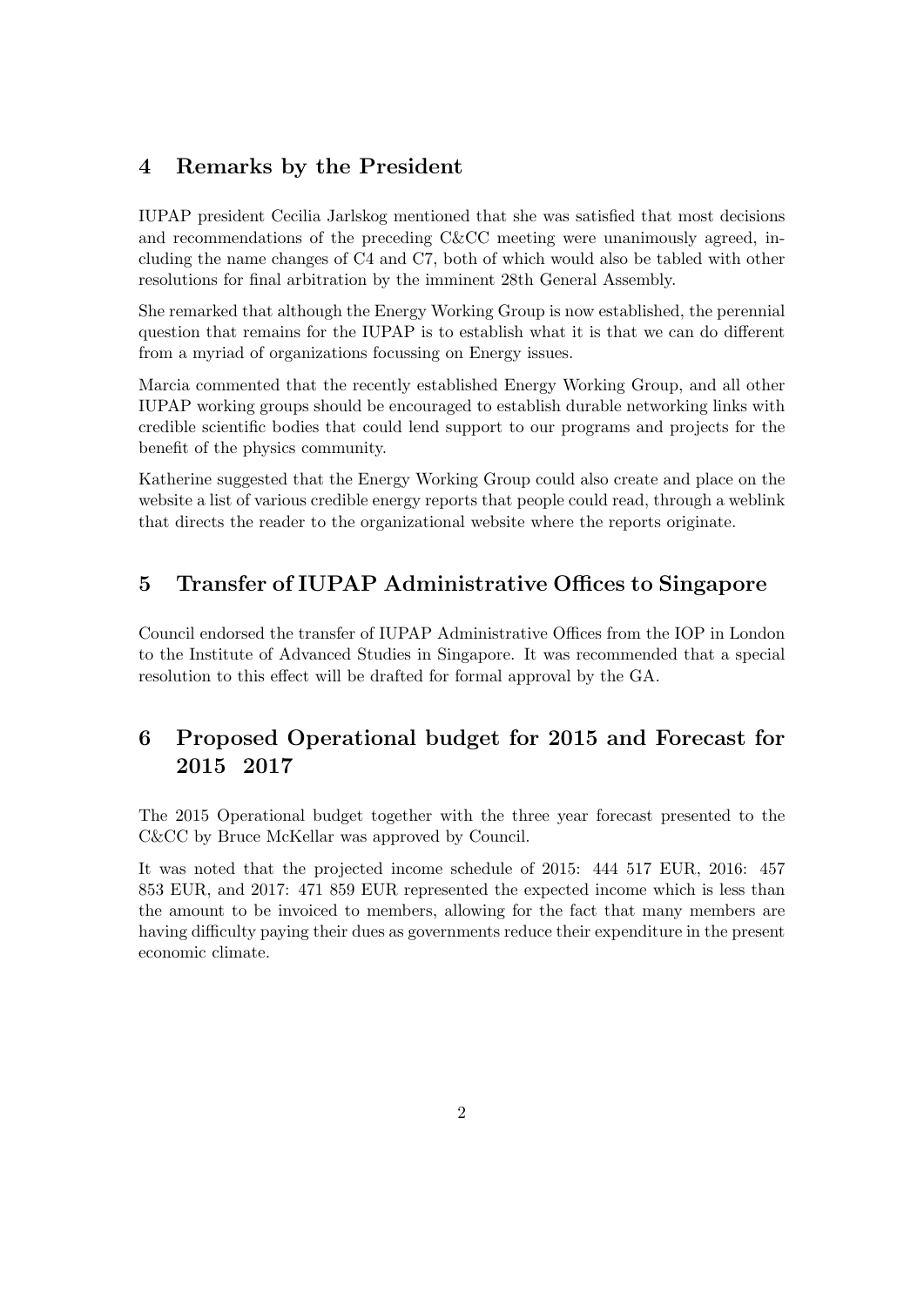### 7 Sponsorship of 2015 Conferences

Approval was granted for the list of 2015 Conferences presented by Rudzani at the C&CC meeting. A total of 31 Conferences were approved for 2015 IUPAP funding or endorsement, viz 11 type A, 14 type B, 3 type C and 3 type D. This list is in the document

C&CC report on 2015 Conferences.xlsx in the meeting papers

Each A conference will be allocated the sum of 5 000 EUR as a basic conference grant together with an extra 5 000 EUR travelling grant to assist conference delegates travelling from under-developed and developing countries. Each B conference will receive the sum of 5 000 EUR basic conference grant. All C conferences were endorsed without financial support. A total of 21 000 EUR was allocated to support three category D conferences, with each D conference receiving the sum of 7 000 EUR for a conference grant.

A total of 206 000 EUR, or 46% of the expected 2015 income will be spent on supporting conferences.

### 8 Slates for the Commissions and Executive Council

Council approved the slates as agreed at the C&CC meeting. The agreed slates will be presented to the General Assembly by Bruce. Council noted that re-nominations are allowed and can in principle be made from the floor at the General Assembly. If the re-nomination is seconded by another member there will then be a secret ballot by the General Assembly to determine the membership of the Commission.

#### 9 ICSU Report

Council agreed that the ICSU report presented at the C&CC meeting will be tab;led only as a matter of information for the General Assembly.

### 10 Discussion of resolutions proposed for the GA

#### 10.1 Resolution to broaden the mandate of C1 Commission on Finance

Council commended to the General Assembly the resolution to broaden the mandate of C1 Commission on Finance, subject to minor modifications being made to the original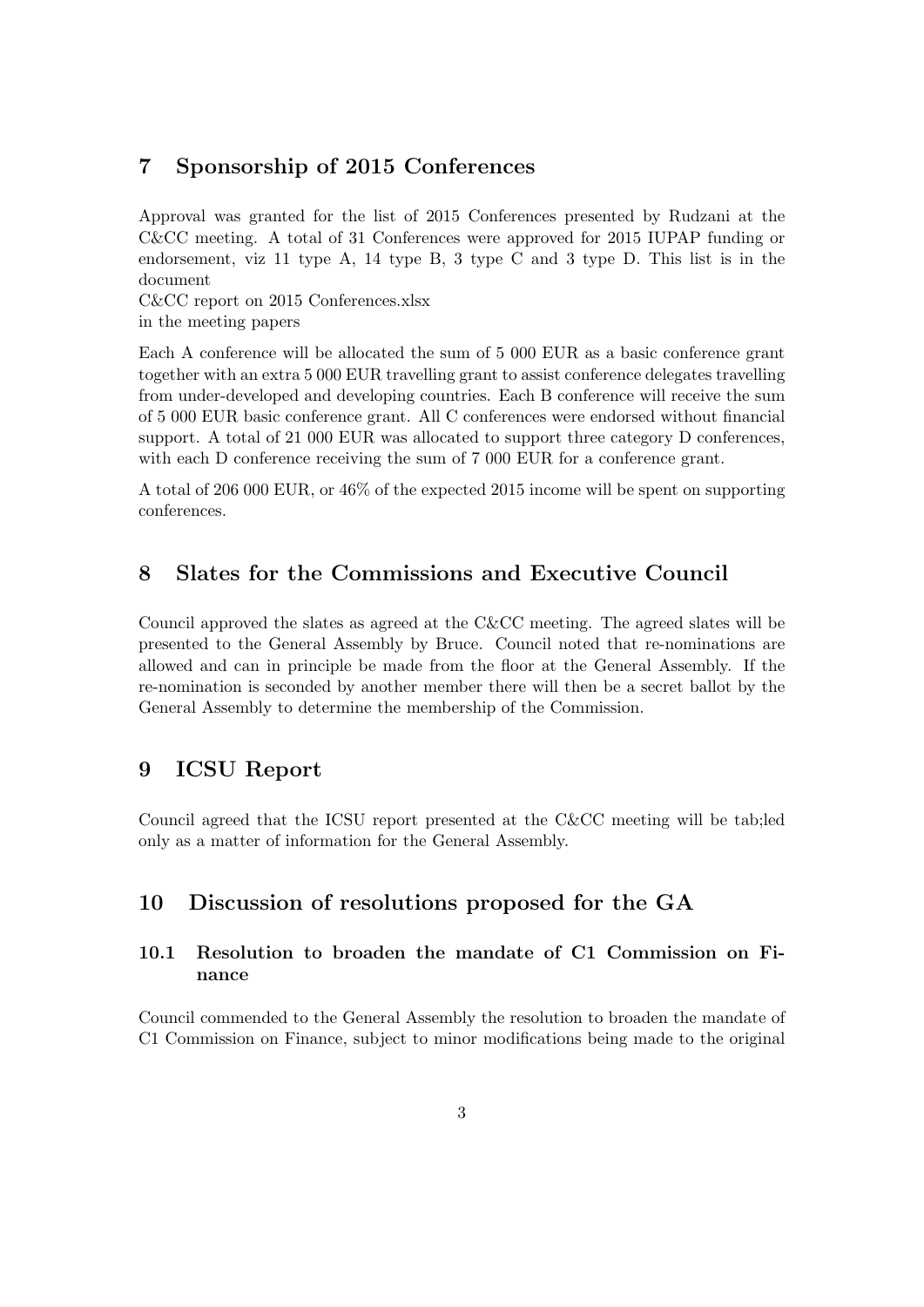resolution to remove references to specific institutional entities such as UNESCO and ICSU.

#### 10.2 Resolution on Preliminary Support of Meetings

Council approved the resolution on Preliminary Endorsement of Conferences. The approved endorsement mechanism will only grant permission to the conference organizers to use the IUPAP logo in their promotional material. No monetary value will be attached to the preliminary endorsement mechanism. Conferences approved for preliminary endorsement will ber equired to satisy all the IUPAP conference rules, guidelines and regulations.

#### 10.3 Resolution to Extend Mandates of all IUPAP Working Groups

Council commended to the General Assembly the resolution to extend the mandate of all IUPAP Working Groups for the next three years until the 29th General Assembly in 2017.

#### 10.4 Resolution on IUPAP Associated Organizations

The C13 resolution for the introduction of IUPAP Associated Organizations was supported by council as a possibly viable means to establish contacts with related organizations. Before the resolution is implemented, council will first review, and where necessary revise, the Statues of the IUPAP in order to accommodate the newly proposed category of the Union members.

#### 10.5 Resolution to change the Name of Commission 17 to Laser Physics and Photonics

Council approved the resolution to change the name of Commission C17 from Quantum Electronics to Laser Physics and Photonics.

#### 10.6 Resolution to establish an Advisory Working Group on Soft Matter

Council resolved to support the resolution to establish an Advisory Working Group on Soft Matter. The Advisory Working Group should be led by a recognized expert in the field of Soft Matter, and shall be charged with the focussed responsibility of recommending to the Council if the area of Soft Matter should be represented at this time by a Working Group or an IUPAP Commission.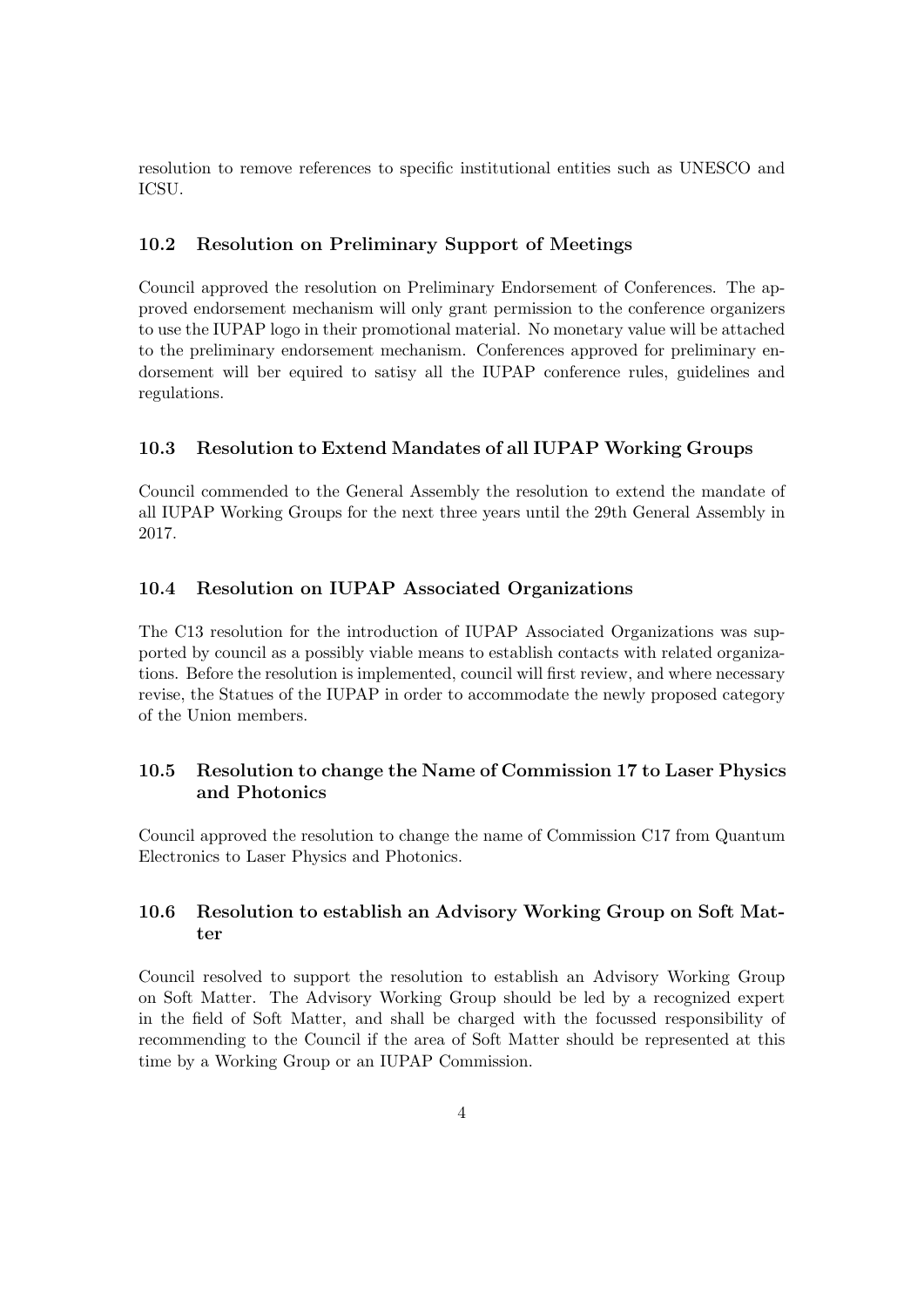### 10.7 Resolution to establish an IUPAP Prize for Outstanding Contributions to the Improvement of Physics Research and/or Education in one or more Developing Countries

Council supported the concept, but recommended that Commission C13 and Commission C14 be asked to revise the proposal for Outstanding Contribution to the Improvement of Physics Research and/or Education in one or more Developing countries.

Council recommends to the General Assembly that, subject to Council being satisfied with the revised proposal, it delegates the authority to establish the Prize to Council.

#### 10.8 Resolution to Establish an IUPAP Commission on Accelerator Science

On the resolution of the United State National Liaison Committee of the IUPAP which called for the establishment of IUPAP Commission on Accelerator Science, the IUPAP Council resolved to recommend to the General Assembly the establishment of an Advisory Working Group on Accelerator Science that will advise Council on the best mechanism for IUPAP to expand the coverage of Accelerator Science.

It was further recommended that Commissions C10, C11, C12, C16, and Affiliated Commission Ac4 together with Working Groups WG1 (ICFA), WG7 (ICUIL), and WG9 (ICNP) should nominate experts to constitute the membership of the Advisory Working Group on Accelerator Science.

Council further recommended that Roy Rubinstein be approached as a possible convener of the Advisory Working Group on Accelerator Science.

#### 10.9 Proposal on Open Data and Communication in Physics

Council noted that the statement submitted by the Working Group on Communication in Physics, highlighting the benefits and challenges encountered when making research data open for wider use, was not submitted in the format of a resolution to be adopted by the IUPAP General Assembly.

Council resolved that the Working Group on Communication in Physics should (jointly with Council) develop a mechanism through which IUPAP could play a role in assisting the Physics Community in the ongoing debate on open data.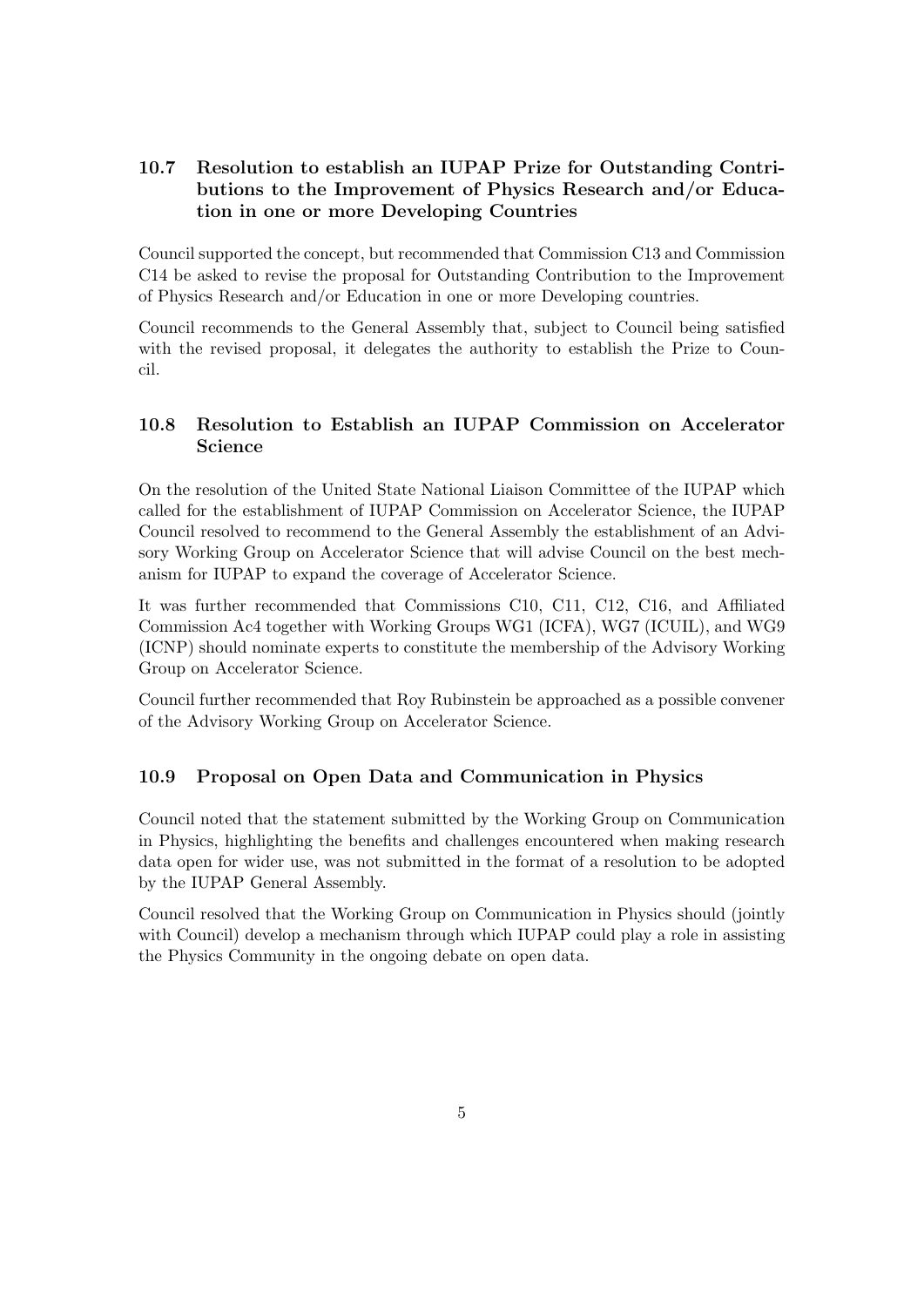#### 10.10 Resolutions of Working Group 9 on Women in Physics

Council charged the Women in Physics Working Group with the responsibility to organize the 6th IUPAP International Conference on Women in Physics.

On the recommendation of the Women in Physics Working Group, Council endorsed the Annual International Women in Physics Day, and further agreed to support and encourage Physical Societies, through their National Liaisons, to facilitate the sharing of ideas on the most efficient means to advance women in Physics.

#### 10.11 Resolution to Create of Working Group on the Newtonian Constant of Gravitation G

Council resolved to support the resolution submitted by the United State National Liaison Committee for IUPAP to establish a Working Group on the Newtonian Constant of Gravitation G, noting that the Working Group would be established in close consultation with Commission C2.

#### 10.12 Resolution to restore the former title of Commission 4

Council considered the resolution proposed by United State National Liaison Committee for IUPAP to restore the former title of Commission 4, and resolved to endorse the decision Council made in Geneva in 2013 to name Commission C4 as the Commission on Astroparticle Physics.

### 11 Working Group 12 on Energy

The IUPAP Council agreed to renew the membership of the Working Group on Energy to allow the Working Group to continue its work for the next three years, noting that it had already agreed to extend the Working Group for th next 3 years

The Energy Working Group was further requested to publicise the existence of Briefs on Energy, and to encourage Physical Societies to do the same. The publication of Briefs on Energy will include disclaimers where they are deemed necessary.

Cecilia would hold discussions with representatives of Working Group 12 to thrash out issues pertaining to the format and presentation of the Working Groups resolution to the General Assembly.